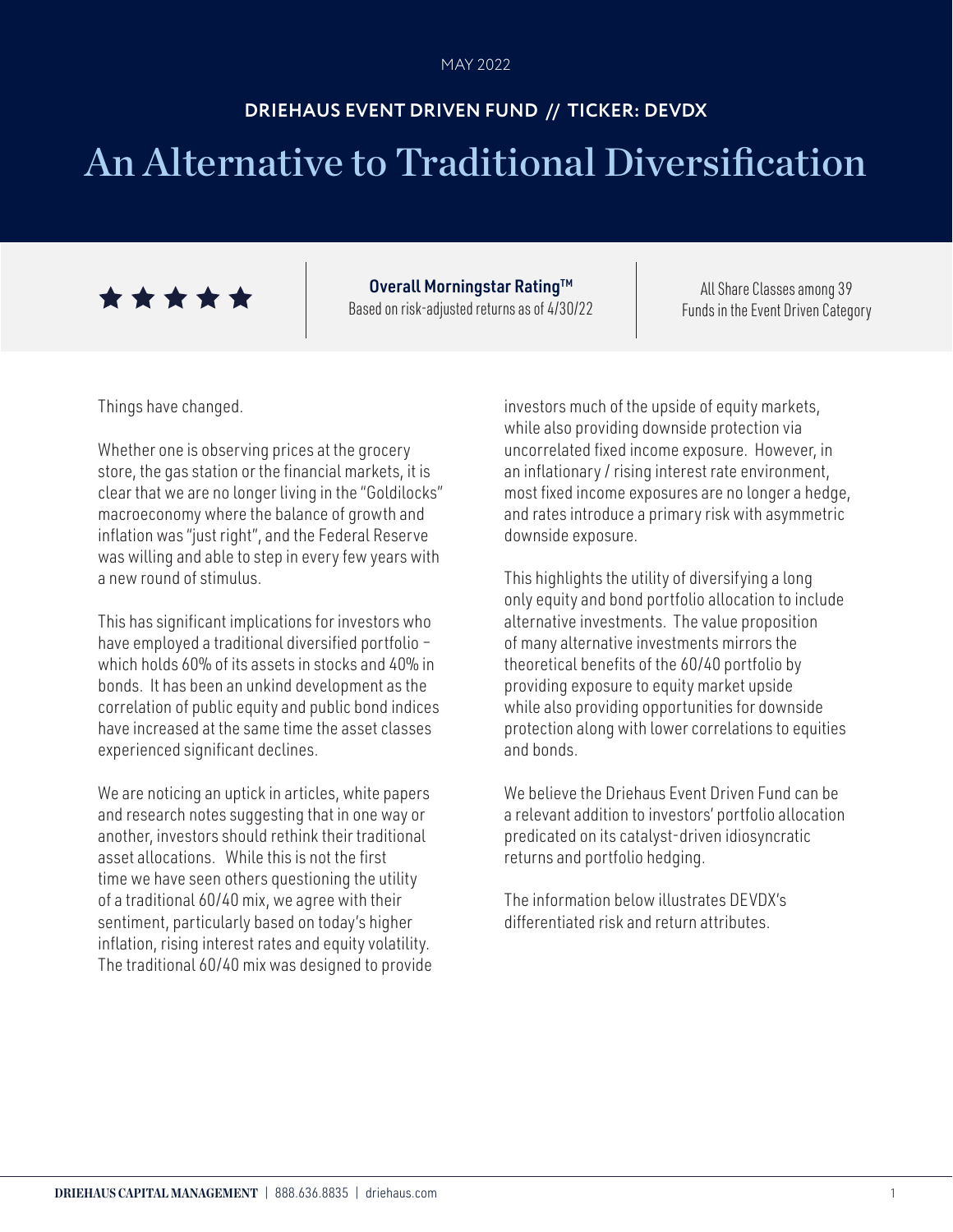### % Month-End Performance (as of 4/30/22)

|                                        |      |      |      |                                       | Annualized |                                                  |  |  |
|----------------------------------------|------|------|------|---------------------------------------|------------|--------------------------------------------------|--|--|
|                                        |      |      |      |                                       |            | MTH YTD 1Year 3Year 5Year Inception <sup>1</sup> |  |  |
| Driehaus Event Driven Fund             |      |      |      | $-3.37$ $-5.19$ $-2.82$ $9.98$ $8.02$ |            | 5.94                                             |  |  |
| $S\&P500$ Index <sup>2</sup>           |      |      |      | $-8.72$ $-12.92$ 0.21 13.85 13.66     |            | 13.21                                            |  |  |
| FTSE 3-Month T-Bill Index <sup>3</sup> | 0.03 | 0.06 | 0.08 | 0.71                                  | 1 በ9       | 0.69                                             |  |  |

### % Quarter-End Performance (as of 3/31/22)

|                                        |       |      |      | Annualized              |       |                                                  |
|----------------------------------------|-------|------|------|-------------------------|-------|--------------------------------------------------|
|                                        |       |      |      |                         |       | QTR YTD 1Year 3Year 5Year Inception <sup>1</sup> |
|                                        |       |      |      |                         |       | 6.42                                             |
| $S\&P500$ Index <sup>2</sup>           | -4.60 |      |      | -4.60 15.65 18.92 15.99 |       | 14.56                                            |
| FTSF 3-Month T-Bill Index <sup>3</sup> | 0.03  | 0.03 | በ በ5 | 0.76                    | 1 N 9 | 0.69                                             |

#### Annual Operating Expenses*<sup>4</sup>*

# DEVDX Performance Since Inception of PM Team *07/31/2018 to 04/30/2022\**

|                                           | <b>Annualized</b><br><b>Return</b> | <b>Beta</b> | <b>Annualized</b><br><b>Alpha</b> | <b>Annualized</b><br><b>Standard</b><br><b>Deviation</b> | <b>Downside</b><br><b>Capture</b><br>$\frac{9}{6}$ | R-Squared |
|-------------------------------------------|------------------------------------|-------------|-----------------------------------|----------------------------------------------------------|----------------------------------------------------|-----------|
| DEVDX                                     | 9.60                               | 0.26        | 6.05                              | 9.91                                                     | 40.43                                              | 34.25     |
| 60% Stocks-40% Bonds**                    | 8.54                               | 0.58        | 0.70                              | 12.86                                                    | 69.78                                              | 98.22     |
| Morningstar Event Driven Category Average | 4.26                               | 0.24        | 1.17                              | 6.35                                                     | 17.90                                              | 43.23     |
| S&P 500 Index                             | 12.74                              | 1.00        | 0.00                              | 22.09                                                    | 100.00                                             | 100.00    |

Source: FactSet Research Systems LLC

\*7/31/2018 reflects the time the current portfolio management team took over as portfolio managers of the fund. \*\*60% S&P 500 Stocks and 40% Bonds Bloomberg US Aggregate Bond Index

**The performance data shown represents past performance and does not guarantee future results. Current performance may be lower or higher than the performance data quoted. Principal value and investment returns will fluctuate so that investors' shares, when redeemed, may be worth more or less than their original cost. Performance data represents the rate that an investor would have earned (or lost), during the given month, on an investment in the Fund (assuming reinvestment of all dividends and distributions). Average annual total return reflects annualized change. Since Fund performance is subject to change after the month-end, please call (800) 560-6111 or visit www.driehaus.com for more current performance information.**

1 The Driehaus Event Driven Fund has an inception date of August 26, 2013. 2 The Standard & Poor's ("S&P") 500 Index consists of 500 stocks chosen for market size, liquidity, and industry group. It is a market-weighted index (stock price times number of shares outstanding), with each stock's weight in the index proportionate to its market value. 3 The FTSE 3-Month T-Bill Index is designed to mirror the performance of the 3-Month U.S. Treasury Bill. The FTSE 3-Month T-Bill Index is unmanaged and its returns include reinvested dividends. An investor cannot invest directly in an index. 4 Represents the Annual Fund Operating Expenses as disclosed in the current prospectus dated April 30, 2022. It is important to understand that a decline in the Fund's average net assets due to unprecedented market volatility or other factors could cause the Fund's expense ratio for the current fiscal year to be higher than the expense information presented. A shareholder may be required to pay a commission to their financial intermediary.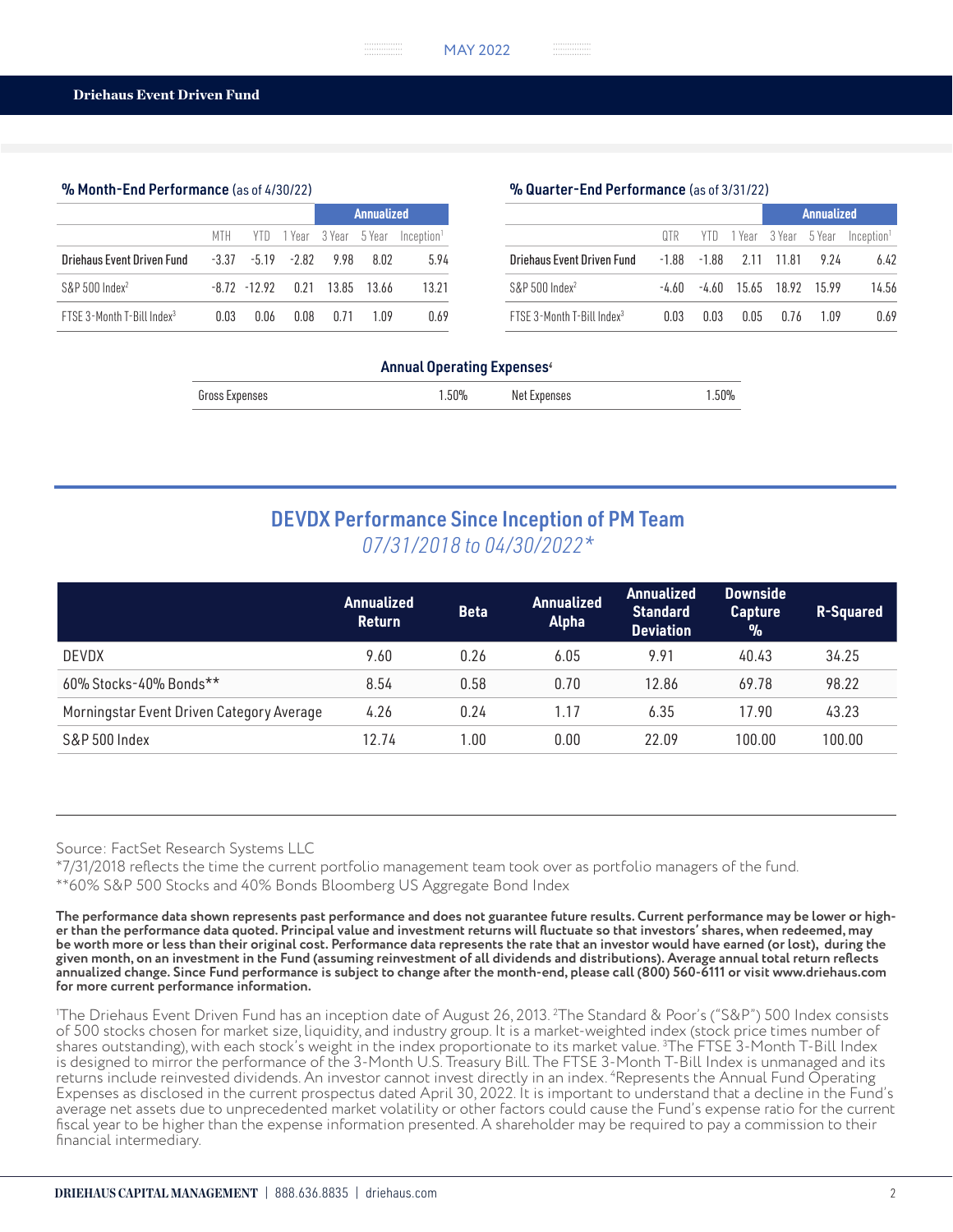MAY 2022 MAY 2022

### DEVDX Returns in Down Months for S&P 500 Index *07/31/2018 to 04/30/2022\**

..............

|            | <b>DEVDX</b> | <b>S&amp;P 500</b> | <b>DEVDX</b> |
|------------|--------------|--------------------|--------------|
| 10/31/2018 | $-4.77$      | -6.84              | 2.06         |
| 12/31/2018 | $-2.03$      | $-9.03$            | 7.00         |
| 05/31/2019 | 1.76         | $-6.35$            | 8.11         |
| 08/31/2019 | $-1.28$      | $-1.58$            | 0.30         |
| 01/31/2020 | 3.12         | $-0.04$            | 3.16         |
| 02/29/2020 | 1.68         | $-8.23$            | 9.91         |
| 03/31/2020 | $-13.46$     | $-12.35$           | $-1.11$      |
| 09/30/2020 | 1.74         | $-3.80$            | 5.54         |
| 10/31/2020 | 1.25         | $-2.66$            | 3.91         |
| 01/31/2021 | 2.66         | $-1.01$            | 3.67         |
| 09/30/2021 | 0.27         | -4.65              | 4.92         |
| 11/30/2021 | $-1.41$      | $-0.69$            | $-0.72$      |
| 01/31/2022 | -4.97        | $-5.17$            | 0.21         |
| 02/28/2022 | 1.66         | $-2.99$            | 4.66         |
| 04/30/2022 | $-3.37$      | $-8.72$            | 5.35         |
|            |              | <b>Total</b>       | 56.97        |

Excess Return

# Rolling 365 -Day Correlation *07/31/2018 to 04/30/2022\**



### Rolling 365-Day Annualized Volatility *07/31/2018 to 04/30/2022\**



Source: FactSet Research Systems LLC

\*7/31/2018 reflects the time the current portfolio management team took over as portfolio managers of the fund.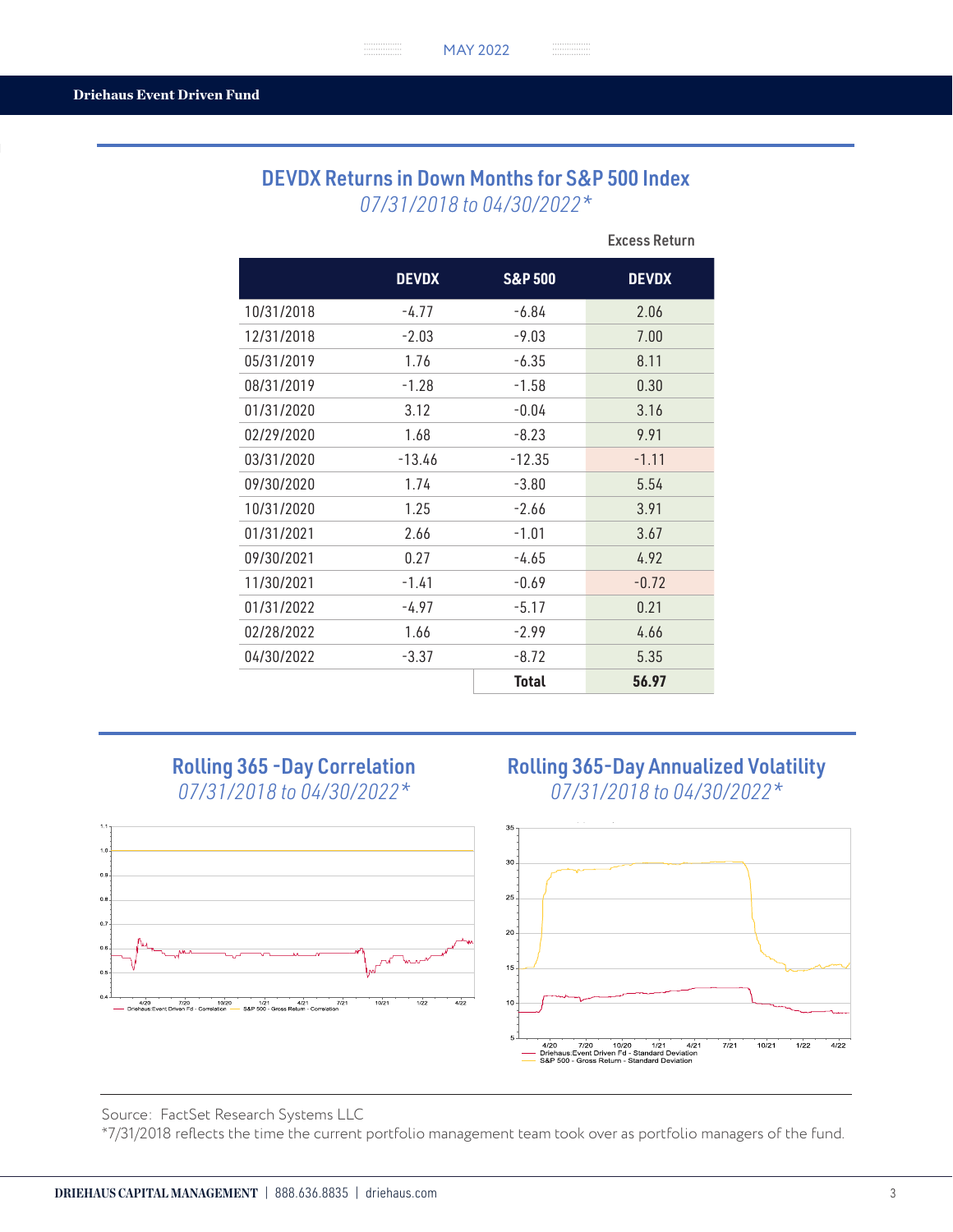$\frac{1}{2}$ 

 $\cdots$  .

# Rolling 365-Day Down Capture Ratio

*07/31/2018 to 04/30/2022\**



# Rolling 365-Day Beta *07/31/2018 to 04/30/2022\**



Source: FactSet Research Systems LLC

\*7/31/2018 reflects the time the current portfolio management team took over as portfolio managers of the fund.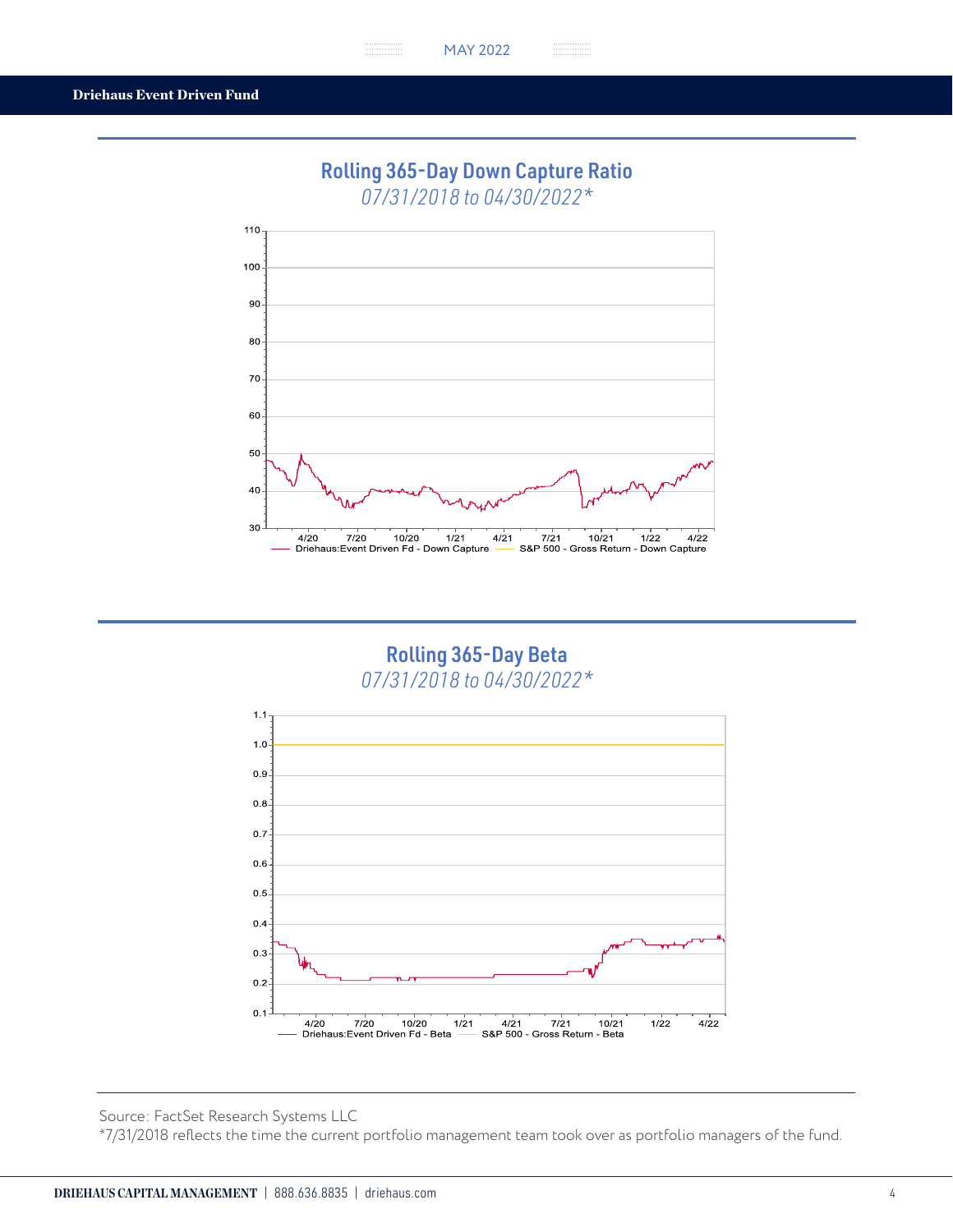### Driehaus Event Driven Fund

We have no edge in predicting the future of the macroeconomy but aim to understand the current economic context and what it means for our investment opportunities. As Bob Dylan famously wrote "you don't need to be a weatherman to know which way the wind blows". Today, headwinds are blowing in the face of traditional investment allocations and they may persist.

We believe DEVDX warrants consideration as part of a wider asset allocation. We would be pleased to speak with you about our catalyst-driven investment approach, risk management process and the prevailing market environment.

Additionally, if you are interested, please see our commentaries [here](https://www.driehaus.com/perspectives) if you are interested in a deeper understanding of how we view the investment landscape.

Thank you.

DEVDX Portfolio Managers,

*Yoav Sharon Thomas McCauley Michael Caldwell*

The Morningstar Rating™ for funds, or "star rating", is calculated for managed products (including mutual funds, variable annuity and variable life subaccounts, exchange-traded funds, closed-end funds, and separate accounts) with at least a three-year history. Exchange-traded funds and open-ended mutual funds are considered a single population for comparative purposes. It is calculated based on a Morningstar Risk-Adjusted Return measure that accounts for variation in a managed product's monthly excess performance, placing more emphasis on downward variations and rewarding consistent performance. The top I0% of products in each product category receive 5 stars, the next 22.5% receive 4 stars, the next 35% receive 3 stars, the next 22.5% receive 2 stars, and the bottom I0% receive 1 star. The Overall Morningstar Rating for a managed product is derived from a weighted average of the performance figures associated with its three-, five-, and 10-year (if applicable) Morningstar Rating metrics. The weights are: I00% three year rating for 36-59 months of total returns, 60% five-year rating/40% three-year rating for 60-119 months of total returns, and 50% I0-year rating/30% five-year rating/20% three-year rating for 120 or more months of total returns. While the I0-year overall star rating formula seems to give the most weight to the 10-year period, the most recent three-year period actually has the greatest impact because it is included in all three rating periods. Morningstar Event Driven (all share classes). Data based on 4/30/22 returns of 39 and 37 mutual funds (all share classes) for the three and five year periods respectively. The Driehaus Event Driven Fund was ranked a 5 star fund for the 3 and 5 year periods.

### **Definitions of Key Terms**

Alpha - A term used in investing to describe an investment strategy's ability to beat the market, or its "edge." Beta - A measure of the volatility, or systematic risk, of a security or a portfolio in comparison to the market as a whole. Down Capture Ratio – A statistical measure of an investment manager's overall performance in down-markets. R-Squared - A statistical measure that represents the proportion of the variance for a dependent variable that's explained by an independent variable or variables in a regression model. Volatility - A statistic that measures the dispersion of a dataset relative to its mean and is calculated as the square root of the variance. The standard deviation is calculated as the square root of variance by determining each data point's deviation relative to the mean. Correlation - is a statistic that measures the degree to which two securities move in relation to each other. The Bloomberg U.S. Aggregate Bond Index - is a broad-based benchmark that measures the investment grade, U.S. dollar- denominated, fixed-rate taxable bond market.